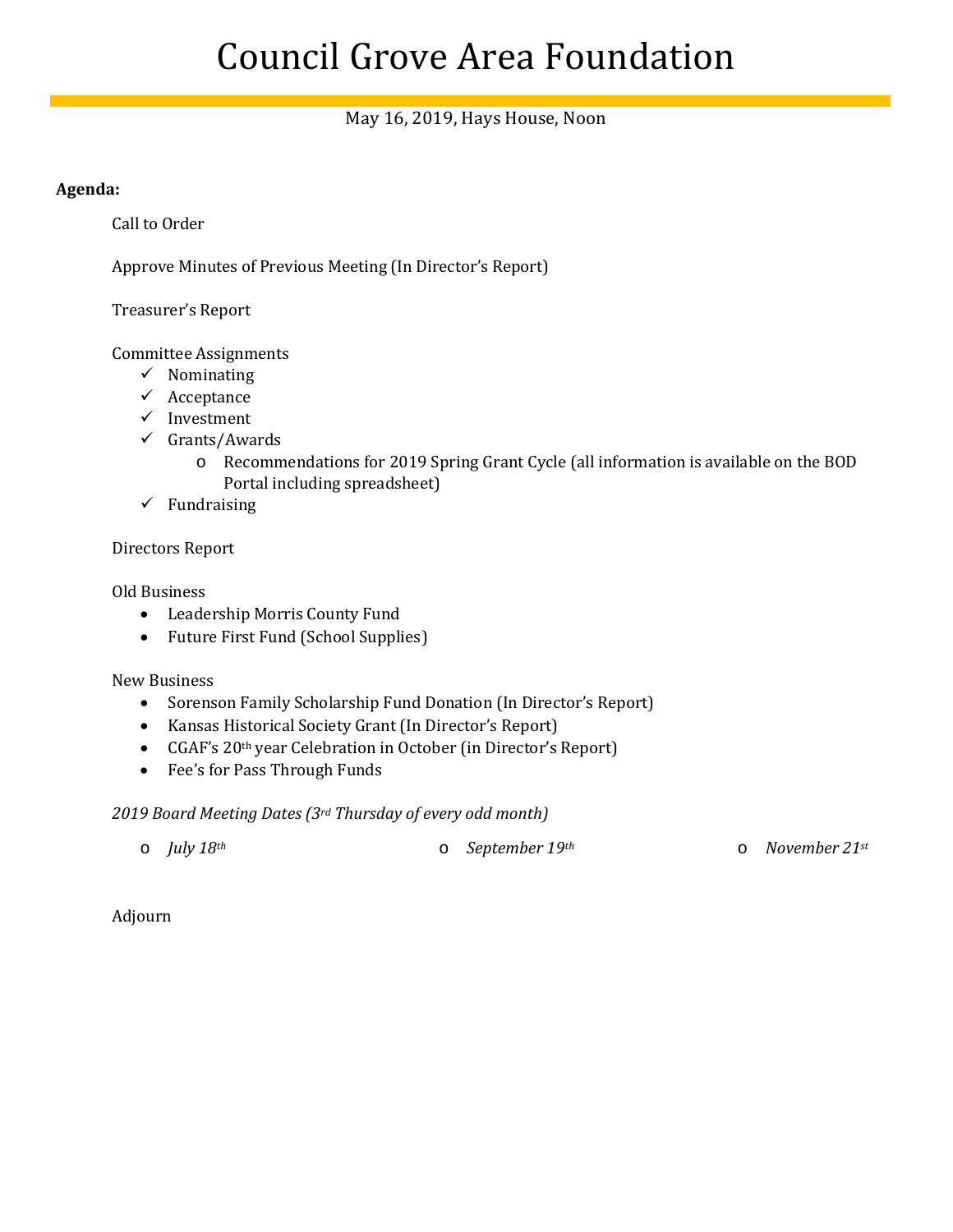# **Meeting Minutes**

Ĩ

The meeting was called to order at 12:08 PM by President, Tim Tyner at the Hays House Restaurant.

Members Present: Marty White, Nicky Tiffany, Angie Schwerdtfeger, Amy Allen, Tim Tyner, Gary Catlin, Kevin Leeper, Joe Buchanan, Jason Booker, Gary Smith, Amy Oleen, Dave Kirk, Jim Reagan and Joann Kahnt

Members Excused: Deb Brown

**Minutes:** Jim Reagan moved and Gary Catlin seconded that the minutes of the March 21, 2019 Board Meeting be approved as presented, the minutes were approved unanimously.

#### **Treasurer's Report:**

Members were provided a financial report prepared by Amy Allen. Gary Catlin moved and Jim Reagan seconded that the report be approved as presented, the report was approved by the board unanimously.

#### **Committee Reports:**

- $\checkmark$  Nominating No Report.
- $\checkmark$  Acceptance No Report.
- $\checkmark$  Investments No Report.
- $\checkmark$  Grants The following recommendations were made for the 2019 Spring Grant Cycle:

| <b>GRANT AMOUNT</b> |          | <b>ORGANIZATION NAME</b>                        |
|---------------------|----------|-------------------------------------------------|
| \$                  | 1,000.00 | <b>Alta Vista Chamber of Commerce</b>           |
| \$                  | 250.00   | <b>Building Blocks Childcare Center</b>         |
| \$                  | 1,500.00 | <b>CASA of the 8th Judicial District</b>        |
| \$                  | 2,000.00 | <b>Christian Church White City</b>              |
| \$                  | 1,000.00 | <b>Community Mentoring Program</b>              |
| \$                  | 500.00   | <b>Council Grove 4th of July Committee</b>      |
| \$                  | 500.00   | <b>Council Grove Fire Dept</b>                  |
| \$                  | 1,000.00 | <b>Crosswind's Counseling and Wellness</b>      |
| \$                  | 1,500.00 | <b>Dwight Community Development Corporation</b> |
| \$                  | 600.00   | <b>Friends of Kaw Heritage, Inc.</b>            |
| \$                  | 2,500.00 | <b>Morris County Chamber of Commerce</b>        |
| \$                  | 750.00   | <b>SOS Services</b>                             |
| \$                  | 650.00   | White City USD 481                              |